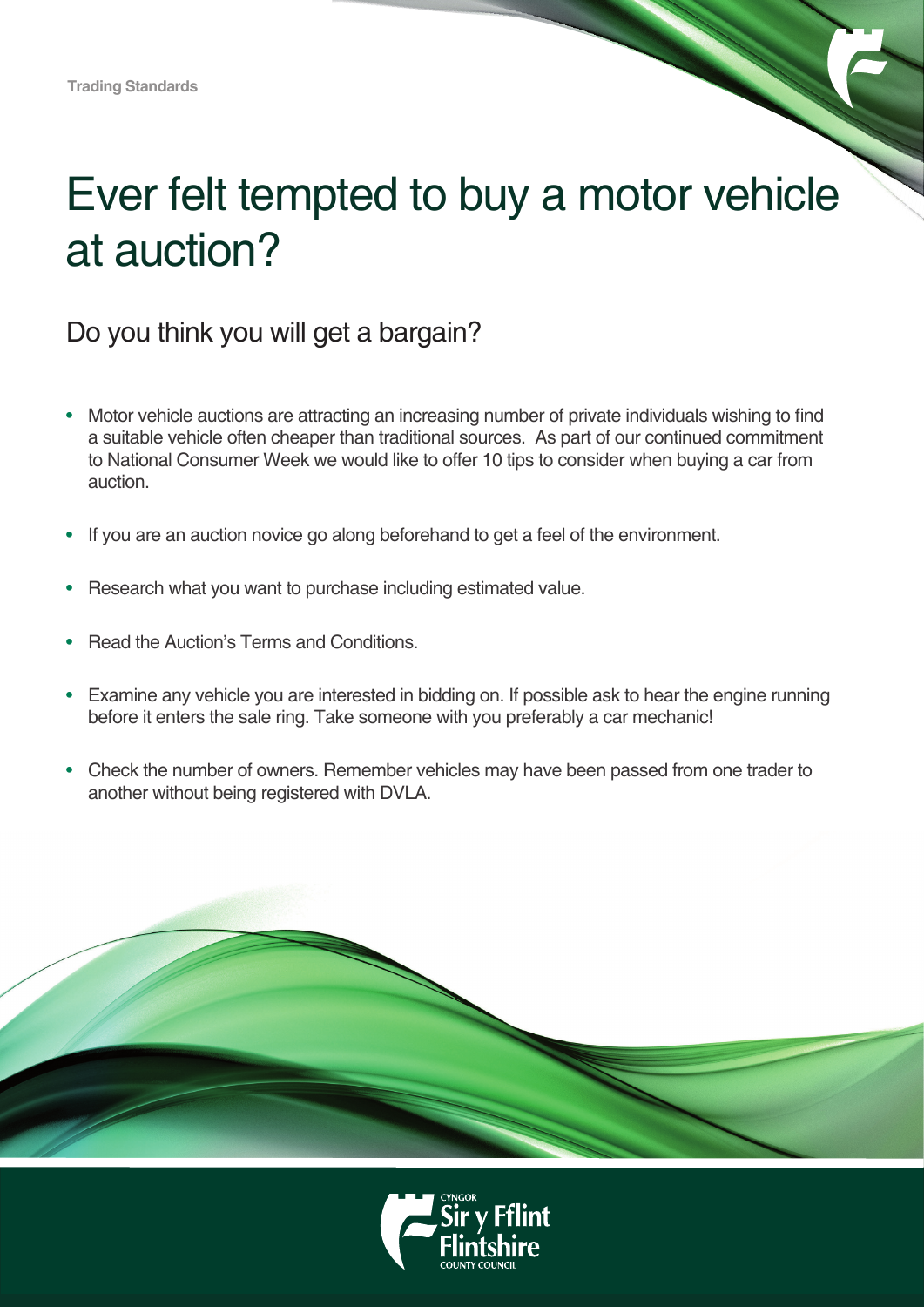- If possible try and buy an ex fleet or hire car. These cars will usually have been serviced regularly by the major companies.
- Check whether mileage is warranted/guarantee or not. If in doubt ask the auction if they have at least carried out a VOSA MoT Mileage history check on the vehicle and ask to see it.
- If you have doubts about the mileage look for tell tale signs of excessive use. Worn carpet and foot pedals are an indication the vehicle may have travelled more miles than indicated on the odometer.
- Budget a maximum bid and stick to it. It is easy for the inexperienced bidder to get carried away with the excitement of the auction and remember you will have to pay the auction commission on top of your winning bid!
- Do not purchase a vehicle from outside the auction. Even though consumer rights are restricted in the auction you may have more protection than buying privately outside the premises. Under auction conditions rights under the sale of goods act are usually excluded. In these circumstances you're buying 'sold as seen' unless the auction terms and conditions state otherwise. Therefore if you buy a faulty or misdescribed vehicle (Including incorrect mileage) it is unlikely you will have any comeback on the auction and they have no legal requirement to divulge the seller. Some auctions do offer a very short cooling off period again this should be stated in the auction terms and conditions.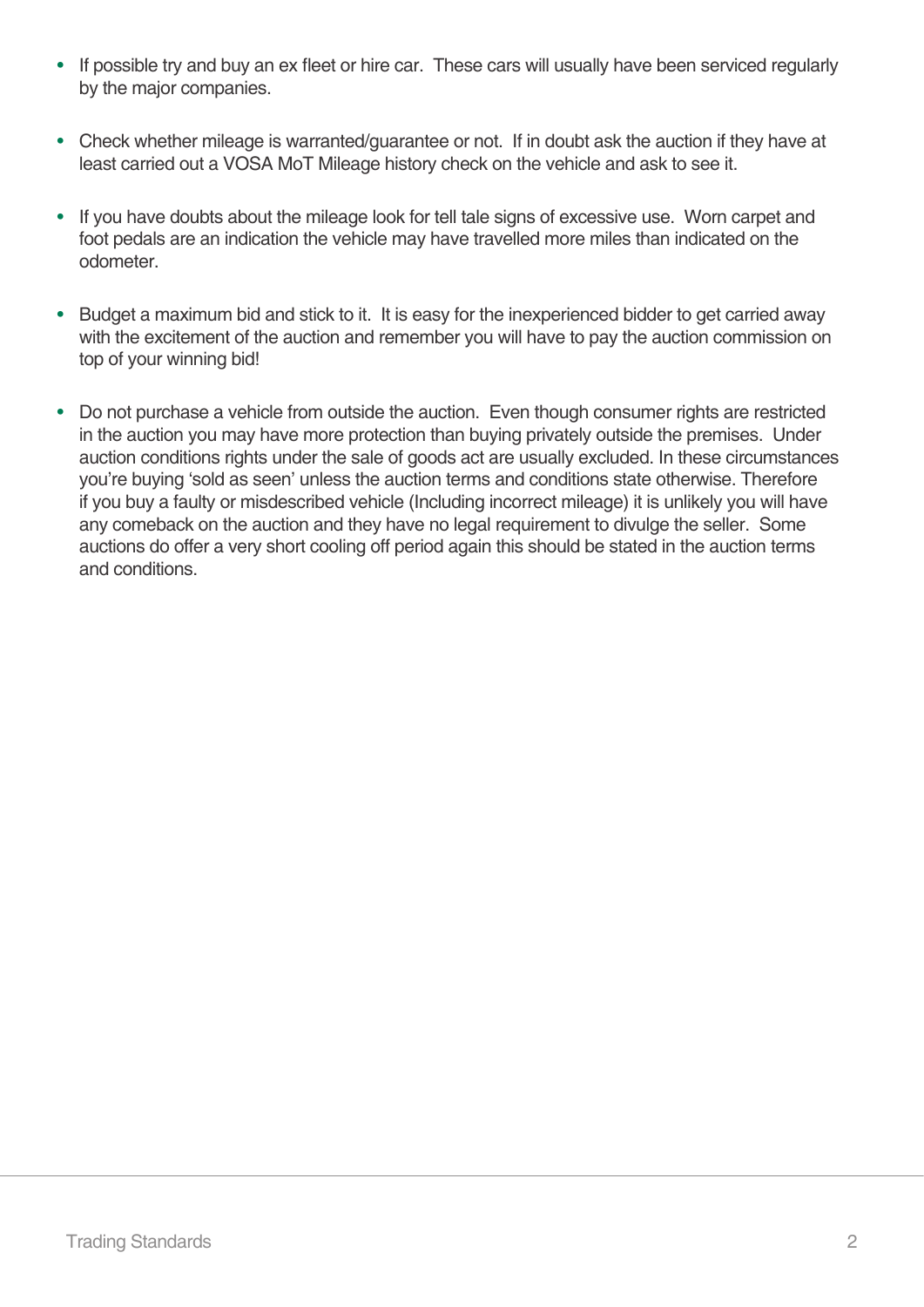# Buying part worn tyres

In the current economic times there has been an increase in sales of part worn tyres. Tyres are the only point of contact your vehicle has with the road surface and affect the vehicles stability, cornering and braking distances. Their condition is crucial to you and your family's safety.

### **False Economy?**

The average part worn tyre costs £25, and has 4mm of tread (at best) remaining, and the average budget tyre is £50 and usually has 8mm of tread, the true cost of the part worn is actually £10.42 per mm of tread, as opposed to £7.81 for the budget tyre (assuming the tyres are replaced at the 1.6mm legal limit).

### **Our Advice...**

consider buying new budget tyres rather than risking buying part worn tyres, but if you do buy part worn remember the following:-

#### **Check the markings on the sides of the tyre**

Part worn tyres must bear the words "Part Worn" in letters a minimum of 4mm high adjacent to the approval mark.



The tyre must show all the appropriate markings for its type and design such as speed rating and load index, being marks that were moulded onto or into the tyre at the time it was manufactured.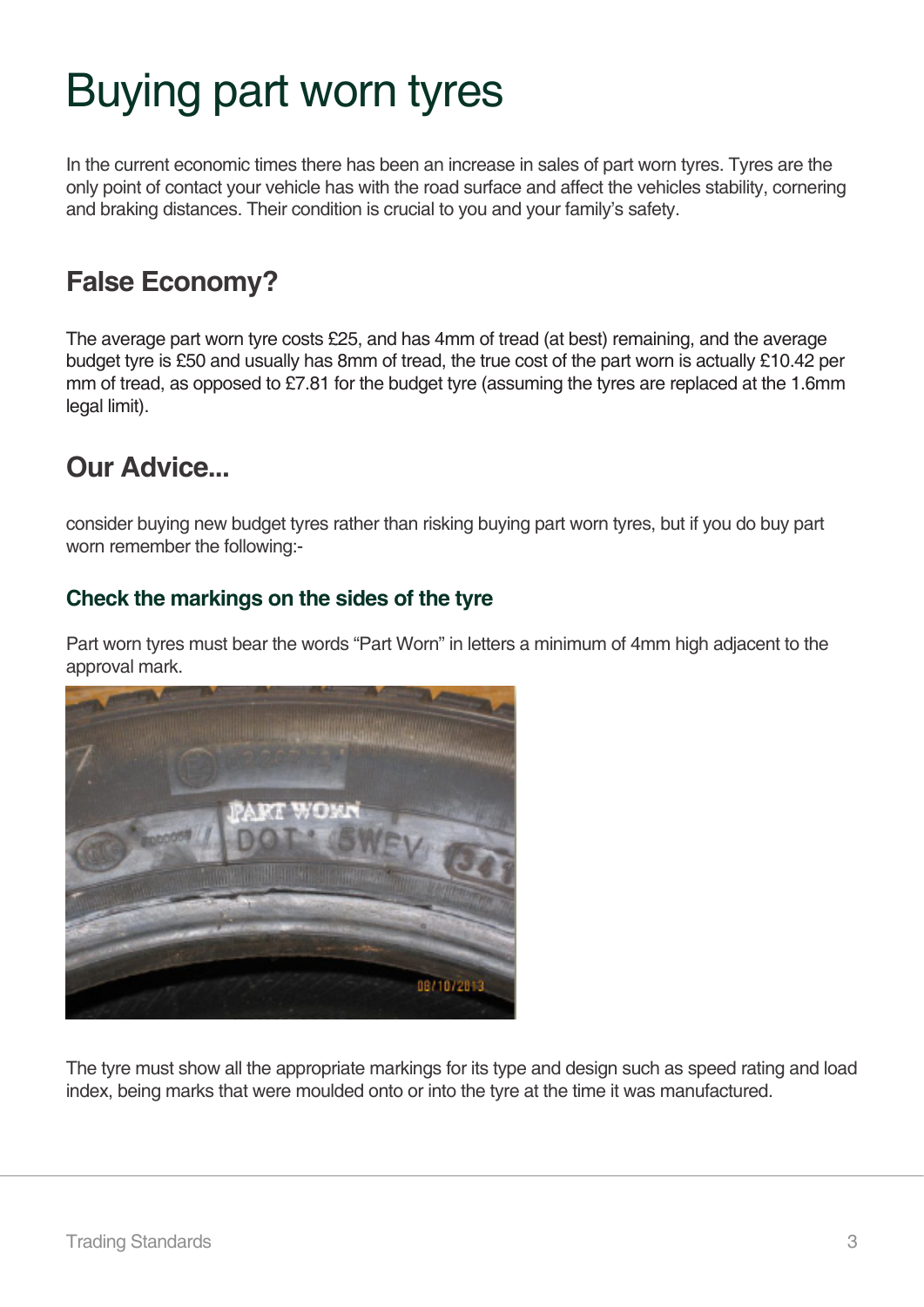#### **Puncture repairs and damage**

Any repairs to the tyre must have been done to the appropriate British Standard. Any lacerations in the outside of the tyre deep enough to reach the cord must be no more than 25mm (1 inch) in length or 10% of the section width of the tyre, whichever is the greater.

The tyre must have no internal OR external lumps, bulges or tears caused by the separation or partial failure of its structure or any cord or ply exposed either internally or externally.

#### **Minimum tread depth required**

Remember the tread on a tyre disperses water on the road to ensure the tyre grips the road surface.

To be sold legally as a part worn the tyre must have a tread depth of at least 2mm across the full breadth of the tread, and around the entire circumference. Remember the legal limit is 1.6mm of tread across the entire breadth of tread.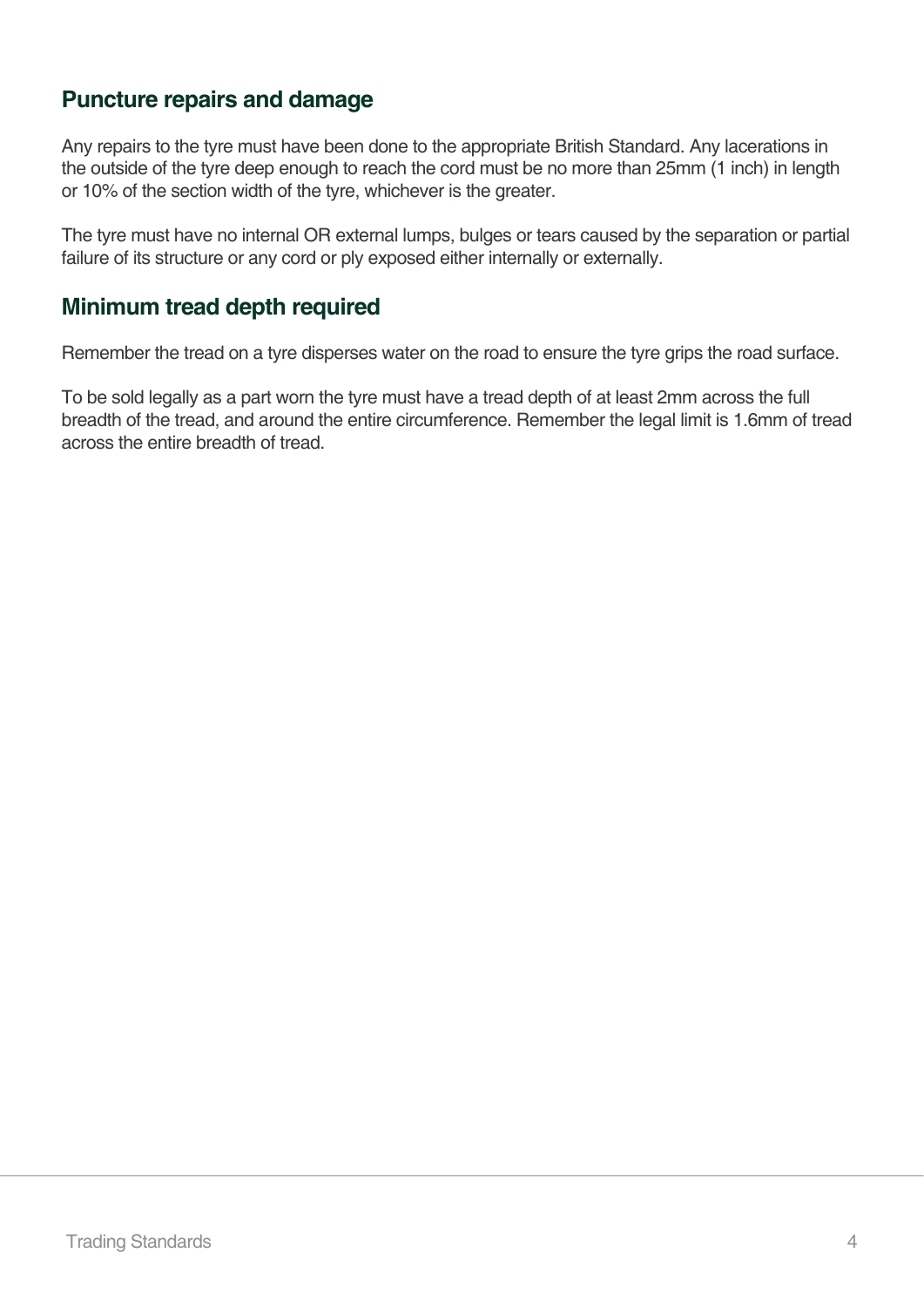## Buying cars from eBay sellers

Some people enjoy browsing through the E-bay adverts mostly out of curiosity and often to look for bargains!

However there can be downfalls to buying from e-bay sellers, especially when you are looking for more expensive items such as cars. Some sellers may be out to scam you and others may rip you off with an unroadworthy car.

If you look at the example below there are various tell-tale signs which should alert you to avoid the seller.

An advert appears on E-bay for a car, the listing appears as a classified advert for say £1000. The potential buyer views the advert, with a view to buying the car, so would then email the seller asking for more details.

The important detail here is that the item looks appealing but not all the vehicle details have been disclosed, so they have enticed the potential buyer into contacting them to request further details.

The seller then usually states they want a quick sale and would accept a lower offer. The seller then asks the potential buyer to carry out the sale outside of E-bay. The seller may ask the buyer to pay the money directly into the sellers account, through bank transfer. However once the buyer has transferred the money there is a risk they will not hear from the seller again, in this case – YOU HAVE BEEN SCAMMED. Or they might arrange a random place to meet, such as a lay-by on a roadside, where the buyer would pay cash.

The trading standards service does not want consumers falling into these traps; it is easily done, when the seller comes across as reasonable, such as meeting you half way. They might knock some money off and provide you details which sound like you are getting a bargain, these are all tricks to entice a sale.

### **How to protect yourself**

- Carry out a web check on the item, the seller and on any other details which stand out in the advert. A lot of E-bay users do this to check the value of items, carry out further checks on the seller too.
- Read our advice sheet 'Thinking of buying a second hand car'
- It is advisable never agree to pay for the item outside of the auction site or Paypal. If something goes wrong they cannot provide you with any assistance or support.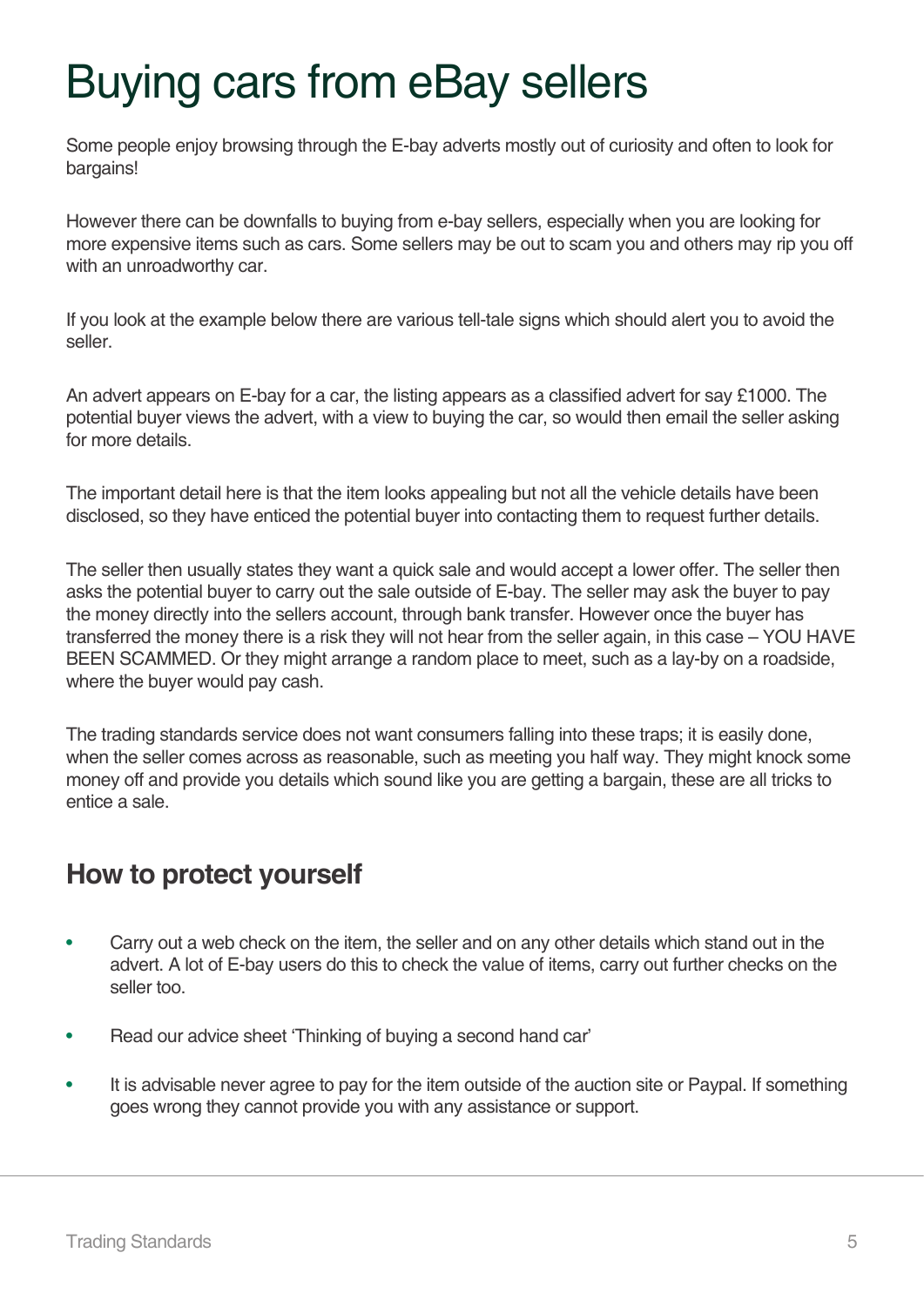- Look out for requests to communicate directly to an email address instead of through E-bay, this could be a sign that the seller is attempting to trade outside the realms of E-bay – AGAIN YOU RUN THE RISK OF LOSING THEIR PROTECTION
- Avoid requests to use Western Union or other direct (untraceable) money transfer methods
- Reduced prices If it looks too good to be true ... it usually is.
- Look out for the same item(s) for sale elsewhere at totally different prices and locations
- Avoid requests for payment outside of Paypal, NEVER PAY CASH! Again these are UNTRACEABLE
- Avoid ANY trader who refuses to show the vehicle (or other item) or excuses like "I'm out of the country" that impede you from seeing the vehicle.
- NEVER agree to meet on a lay-by, or any random place, you should meet at the traders address, because if something goes wrong you have a location to return to. If they refuse to meet you at their home or trading address, or provide excuses then avoid trading with the seller.
- Avoid travelling long distances to purchase a vehicle, again this makes it much more difficult to resolve any problems, should something go wrong.

#### **At all times remember BUYER BEWARE!**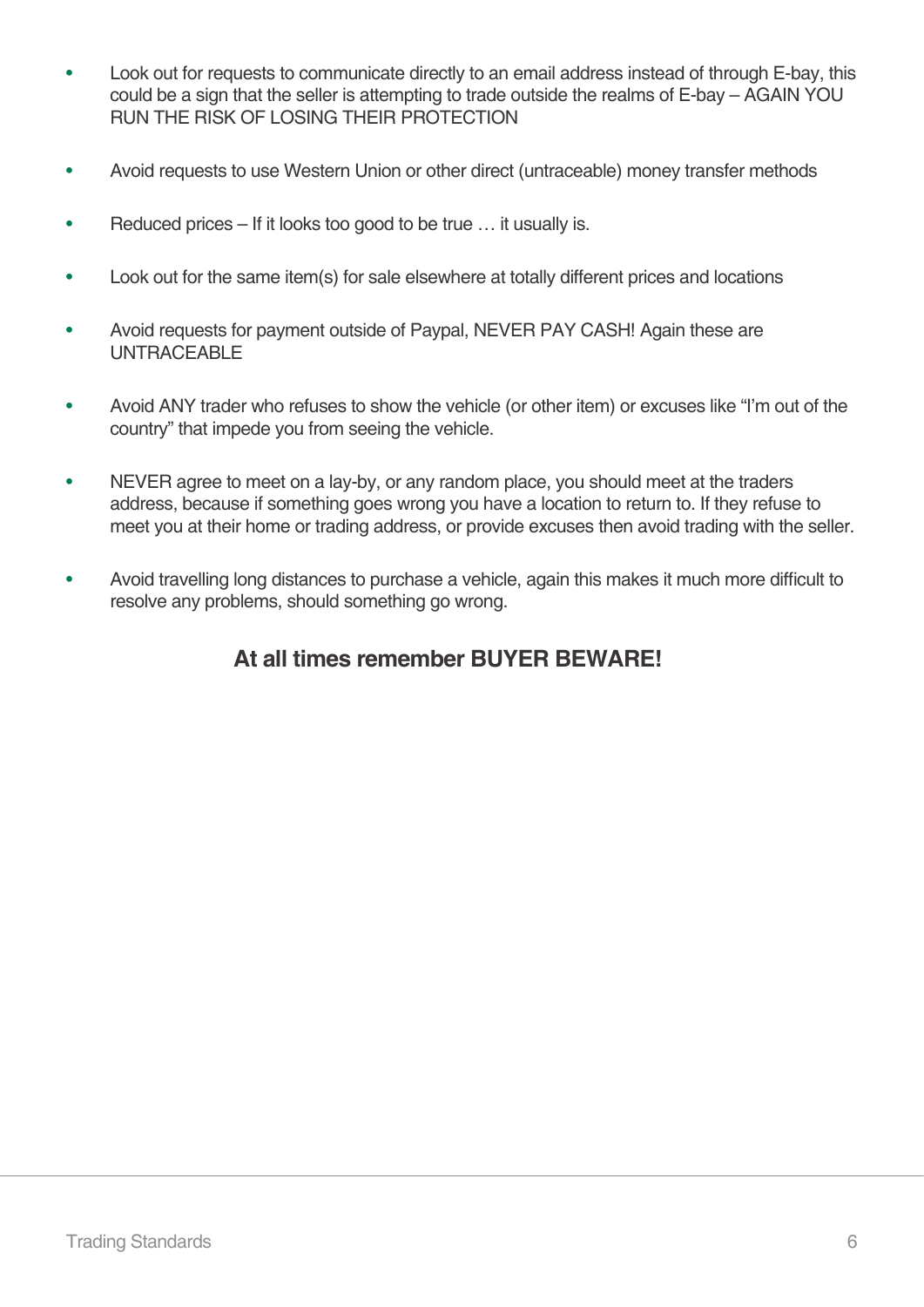## Roadside car sales



It's a common sight these days. Driving past a lay-by or car park to see some cars there with home made 'for sale' signs in them. Some of these 'sales' may often be a private person genuinely trying to sell their car without having to incur the cost of advertising, but quite often the sales are unscrupulous traders trying make buyers believe they are buying from a private person and therefore limit the buyers rights.

The reason a trader wants to pose as a private seller is that the buyer has rights when they purchase goods from a trader. If the goods are faulty the buyer can make a claim against the trader, but when goods are purchased from a private seller then in the eyes of the law, if the goods are faulty it's a case of buyer beware, and so it is obvious why some traders would want to take advantage of this situation. If a buyer manages to contact them and say there are faults with the car they just fob them off saying sorry nothing I can do.

Our advice is to avoid buying cars that are just left at the side of the road like this; they can be more trouble than they are worth. But if you do feel you want to try and take advantage of one of these 'bargains' here are some precautions you should take to try and avoid problems later on.

When you make contact with the seller, ask to meet them at their home. If they refuse or give reasons why they don't want you at their home, then that should raise alarm bells. A genuine private seller will always have the 'for sale sign' on their car including when it is parked at their home and so they are always likely to have someone knocking on their door to ask about the car. If they don't want you to know where they live they have probably got something to hide.

Secondly, when you contact the seller ask for the reference number from the vehicle registration document. That number will allow you to go onto Directgov.com and do certain checks on the vehicle such as what the mileage was on its last MOT which will allow you to see if the car has been 'clocked'. If the seller says they have not got it to hand ask to phone back when they have got it. If they avoid giving you this information they are hiding something and do not deal with them.

Lastly if you do go through with the purchase take someone with you who knows about cars to carry out an inspection of the vehicle. This can help avoid problems later on. Don't let the seller convince you that they can only meet you when the light is poor; you need to ensure the car can be properly inspected.

Remember none of the above are unreasonable requests, if the seller refuses any of them our advice is to go elsewhere to buy your car. There are plenty of car traders who trade from car lots who do not try and hide the fact they are in trade. If you do experience problems with cars purchased from one of these traders Trading Standards can assist you. Very often with cars sold from the roadside the seller cannot be traced afterwards and no matter how bad the problem there is very little we can do if the seller cannot be found.